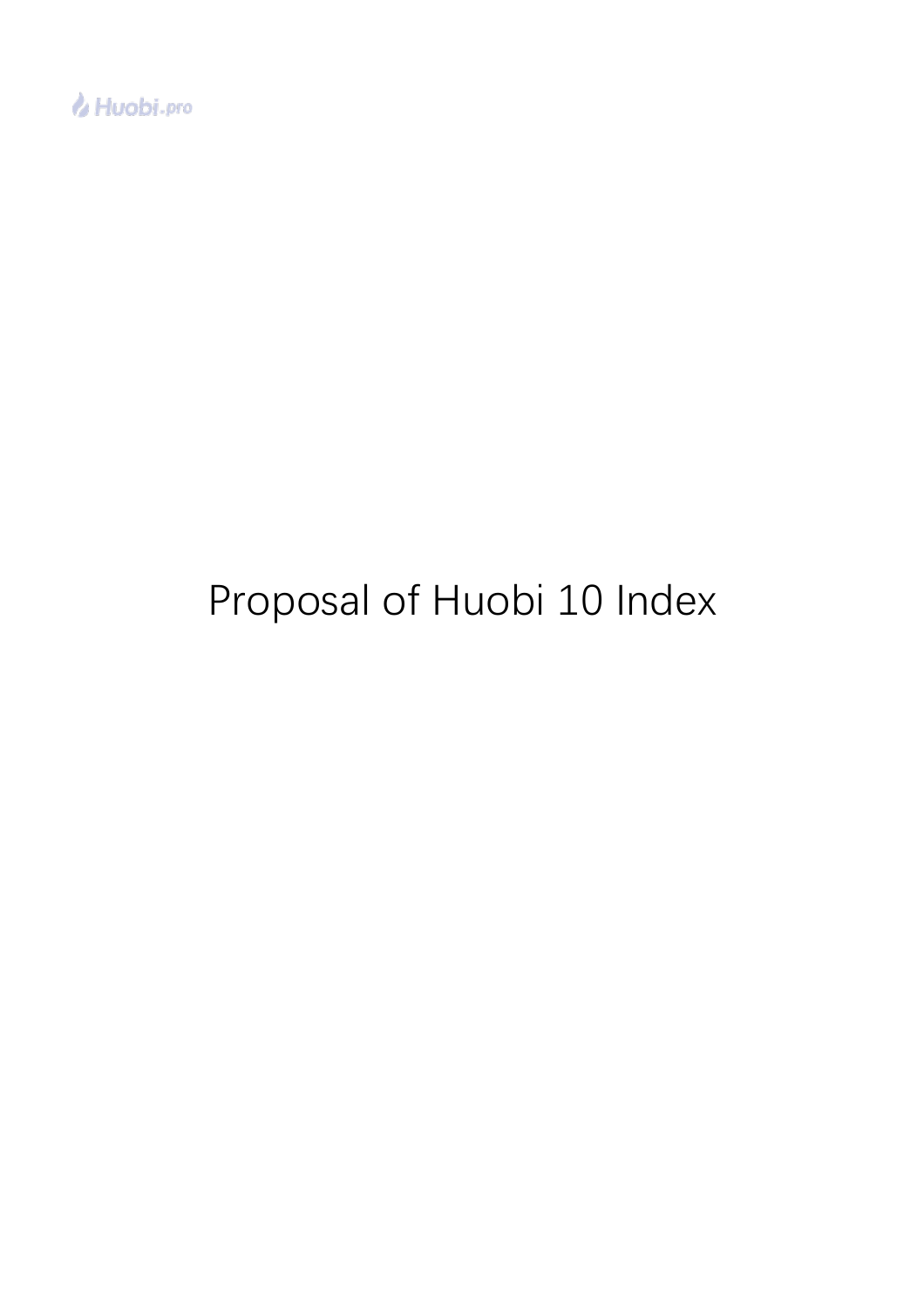Huobi 10 Index is launched on Huobi Pro in 23<sup>rd</sup> May 2018, and is composed of 10 digital assets (collectively referred to as the CDAs, and singularly referred to as the "CDA"), with high market value, large scale and good liquidity in order to reflect the overall performance of Huobi Pro market.

#### 1. Selection of sample coins

#### (I) Sample space

The sample space is consist of all listed assets that are traded in terms of USDT on Huobi Pro.

(II) Methods of sampling

Huobi 10 index will regularly get the data of the daily turnover of the previous guarter as basis to form the sample selection pool. The daily average data serves a function to reduce the abnormal impact caused by the price volatility of each single-day, therefore is able to indicate the liquidity of digital assets during a particular period efficiently. Similarly, the periodically proportion of each CAD in the index will be determined in the light of the average data of the daily turnover of each CAD in the previous quarter.

An index sample will be selected according to the following steps:

- The average daily turnover of all USDT pairs on the previous quarter is calculated;
- In light of the nature of the blockchain assets, the blockchain assets presently are categorized into four groups: coin, platform, application and utility asset. The utility asset token is expressly excluded from Huobi 10 Index as it represents the value of assets in kind. The proportion of the average daily turnover of each group over Huobi 10 Index the average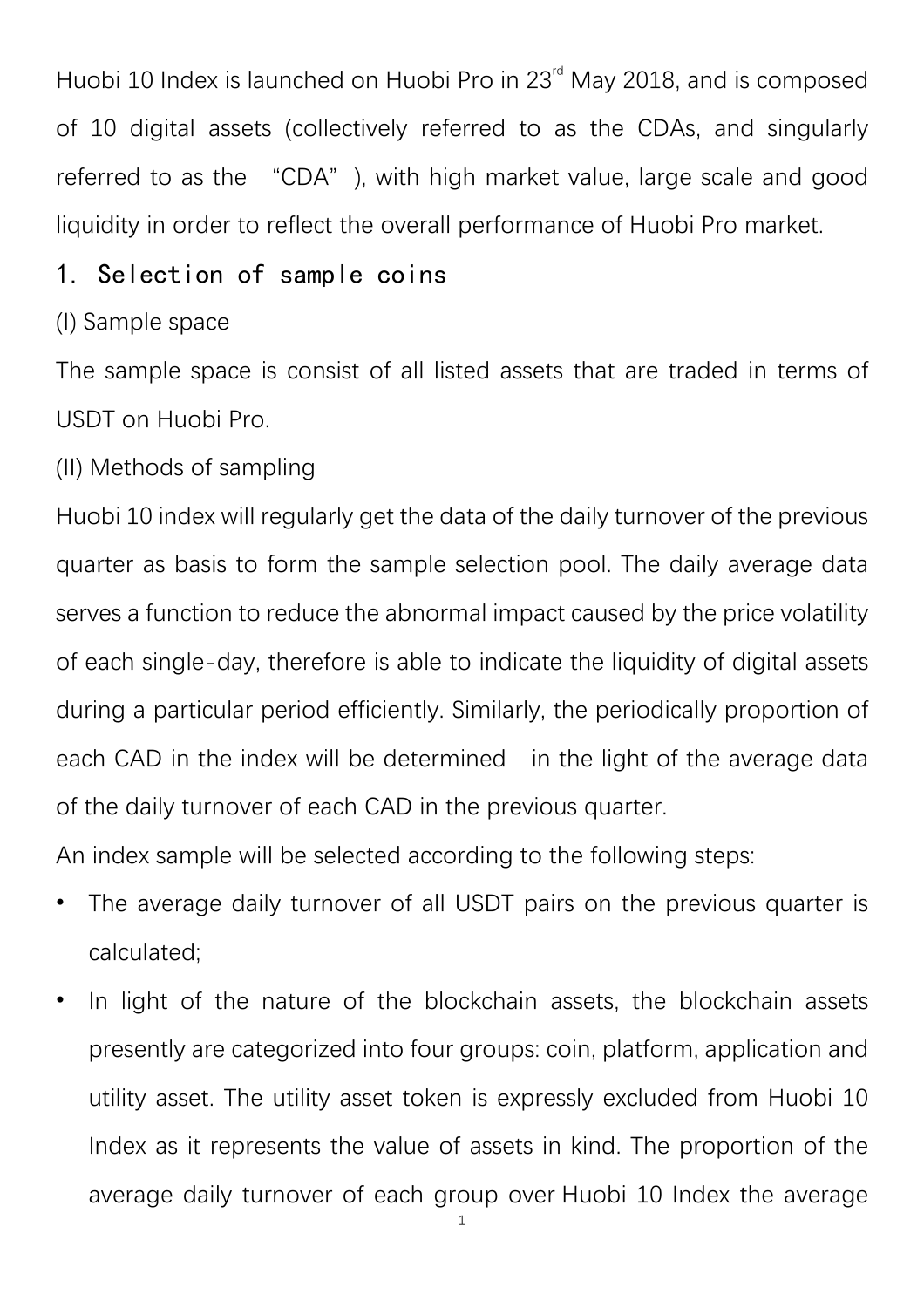total daily turnover of all assets in the last quarter is recorded, and the number of eligible assets in each group is then decided, depending on the result of the index ratio of each group;

Stipulated Formula to decide the ratio of coins:

Number of type A asset coin  $=\frac{\text{per average daily trading volume of assets of area A in the previous quarter}}{\text{total daily trading volume of all coins in the previous quarter x number of coins}}$  ×number of coins

- Within each group, a ranking list will be produced in accordance with the data of the average daily trading turnover of the last quarter, top performance assets will be nominated as index samples.
- In the event that the number of the listed assets of a particular group is less than the number required under the stipulated group ratio, the method mentioned above will be applied to select another top ranking asset to fill the vacancy. That is non-elected assets will be ranked by its relative proportion of daily average trading turnover and highest ranking assets within it will accordingly be selected.
- (III) Short list

Each time the sample coin is adjusted regularly, the list of alternate coins is 25% of the number of the index sample currency, and five alternate coins are set up. When an unexpected delisting occurs in the index component, the sample is temporarily replaced, and the coin that is ranked first in the candidate list is selected as the sample coin in turn.

(IV) Instruction of sample selection methods.

Assuming that 5 tokens are selected as the sample to calculate the index, there are currently 10 coins in the sample space. The sample selection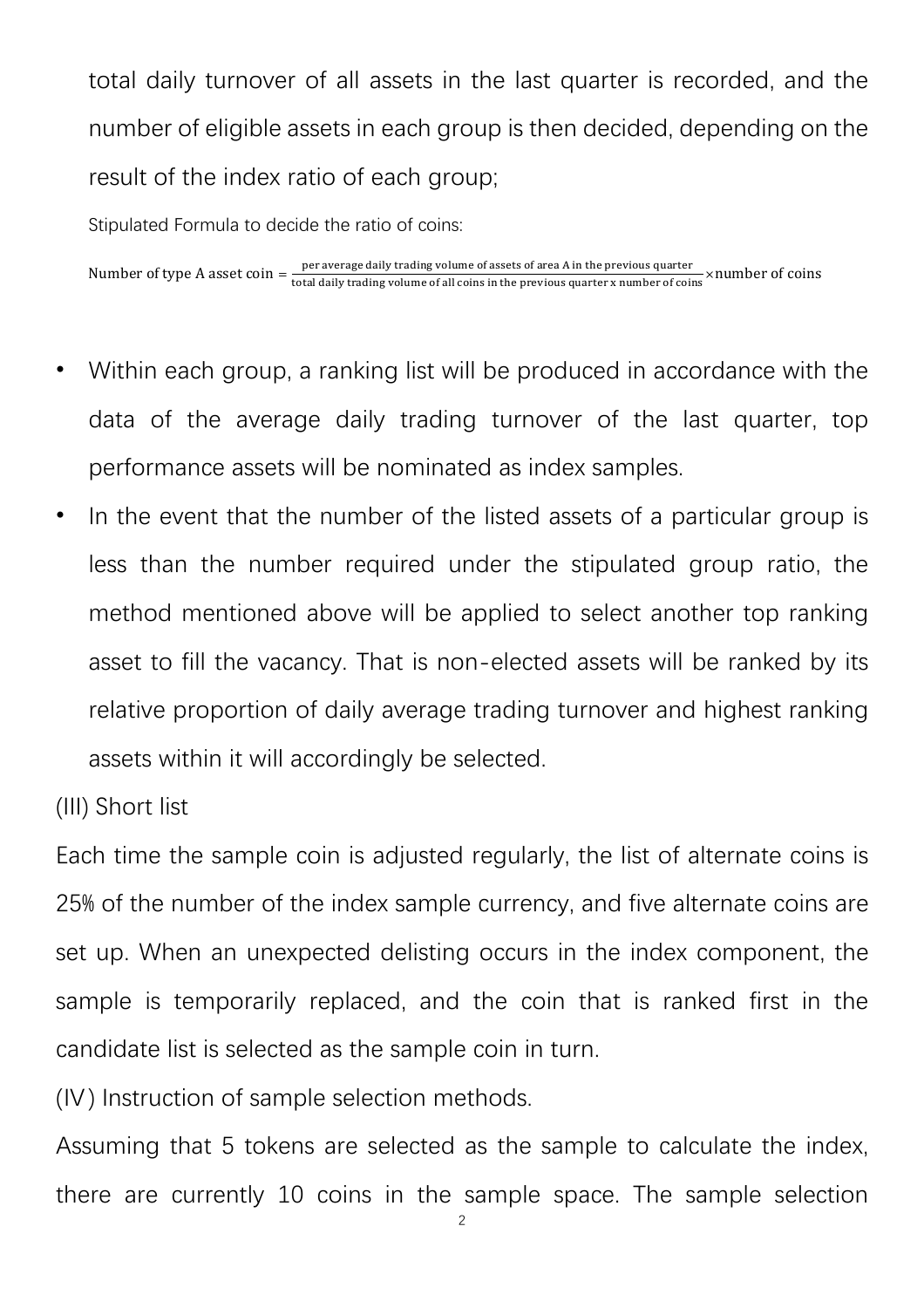method is carried out in the following steps:

Sample space

| Asset type | Coin           | Proportion of average daily trading |
|------------|----------------|-------------------------------------|
|            |                | volume in the last quarter          |
| Type A     | A <sub>1</sub> | 11%                                 |
|            | A2             | 9%                                  |
| Type B     | B <sub>1</sub> | 12%                                 |
|            | B <sub>2</sub> | 20%                                 |
|            | B <sub>3</sub> | 18%                                 |
|            | <b>B4</b>      | 10%                                 |
| Type C     | C <sub>1</sub> | 13%                                 |
|            | C <sub>2</sub> | 2%                                  |
|            | C <sub>3</sub> | 5%                                  |
| Total      |                | 100%                                |

1. Calculation of the sample number of eligible assets in different groups:

Number of type A selected =  $(11\% + 9\%) \times 5 = 1$ 

Number of type B selected =  $(12\% + 20\% + 18\% + 10\%) \times 5 = 3$ 

Number of type C selected =  $(13% + 2% + 5%) \times 5 = 1$ 

2. Rankings of the daily average trading volume in the previous quarter

| Asset type | Ranking | Coin           | Proportion of average daily trading |
|------------|---------|----------------|-------------------------------------|
|            |         |                | turnover in the last quarter        |
| Type A     |         | A1             | 11%                                 |
|            | 2       | A2             | 9%                                  |
| Type B     |         | B2             | 20%                                 |
|            | 2       | B <sub>3</sub> | 18%                                 |
|            | 3       | B1             | 12%                                 |
|            | 4       | <b>B4</b>      | 10%                                 |
| Type C     |         | C <sub>1</sub> | 13%                                 |
|            | 2       | C <sub>3</sub> | 5%                                  |
|            | 3       | C <sub>2</sub> | 2%                                  |
| Total      |         |                |                                     |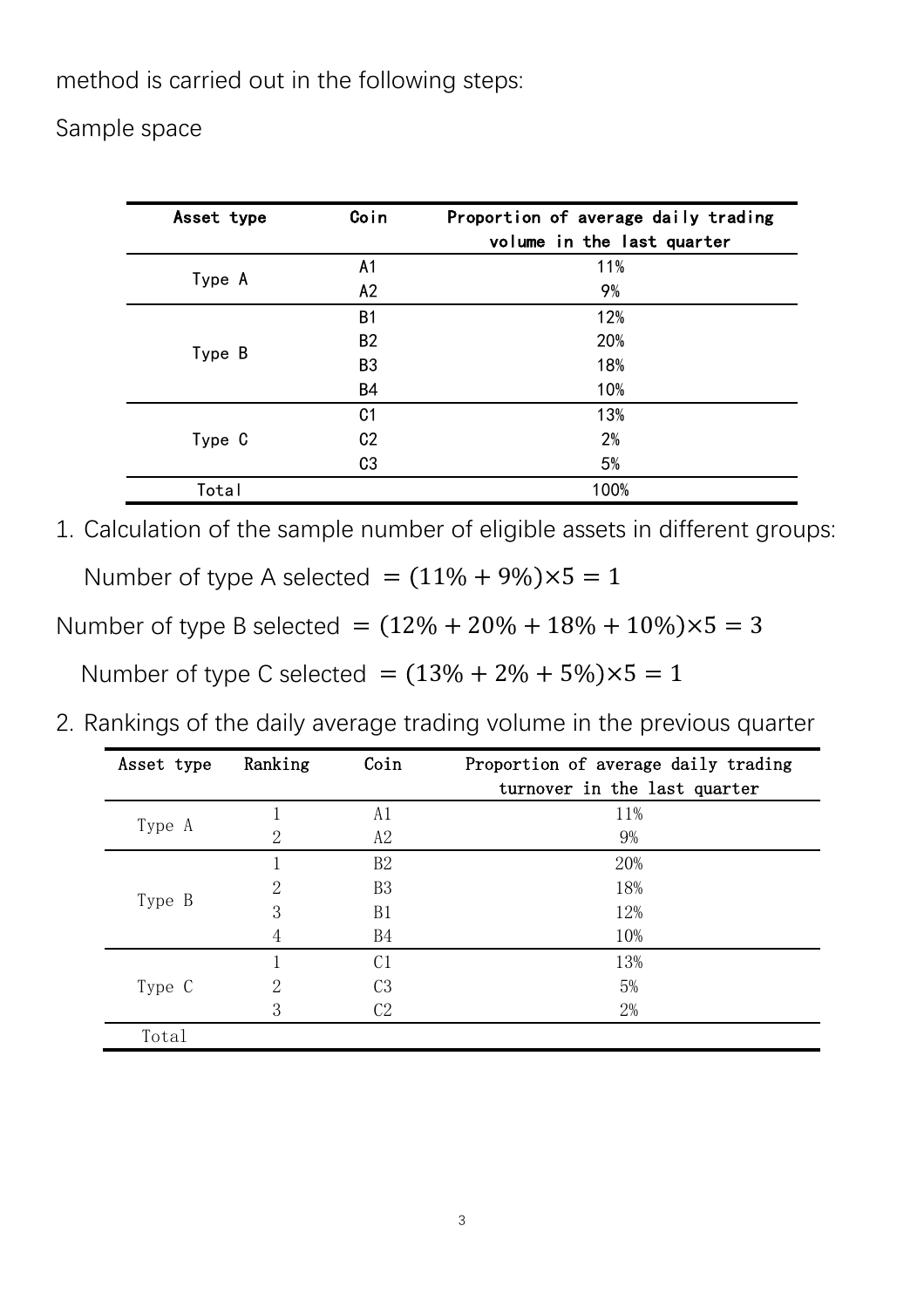3. According to the number of eligible asset sample, the following sample are

| Asset type | Place | Coin           | Proportion of average daily trading<br>turnover in the last quarter |
|------------|-------|----------------|---------------------------------------------------------------------|
| Type A     |       | A1             | 11%                                                                 |
|            |       | B2             | 20%                                                                 |
| Type B     | 3     | B <sub>3</sub> | 18%                                                                 |
|            |       | B1             | 12%                                                                 |
| Type C     |       | C1             | 13%                                                                 |
| Total      |       |                | 74%                                                                 |

determined:

## II. Baseline

The baseline of Huobi index is 23<sup>rd</sup> May 2018. Market value during the reporting period is adjusted comparing to the base date and the index is calculated accordingly.

# III. Calculation of index

The unit of Huobi 10 index is "points" and the numeric precision is with four decimal points.

# **3.1 Base date and base period**

The baseline period of Huobi index is 23<sup>rd</sup> May 2018, the date the index launched, and the basic point is 1000.

## **3.2 Calculation method of index**

The Huobi 10 Index is calculated by Paasche weighted composite price index formula, which is as follows:

$$
I_j = \frac{\sum_{i=1}^{n} p_i \cdot w_i^j}{N_j} \times 1000
$$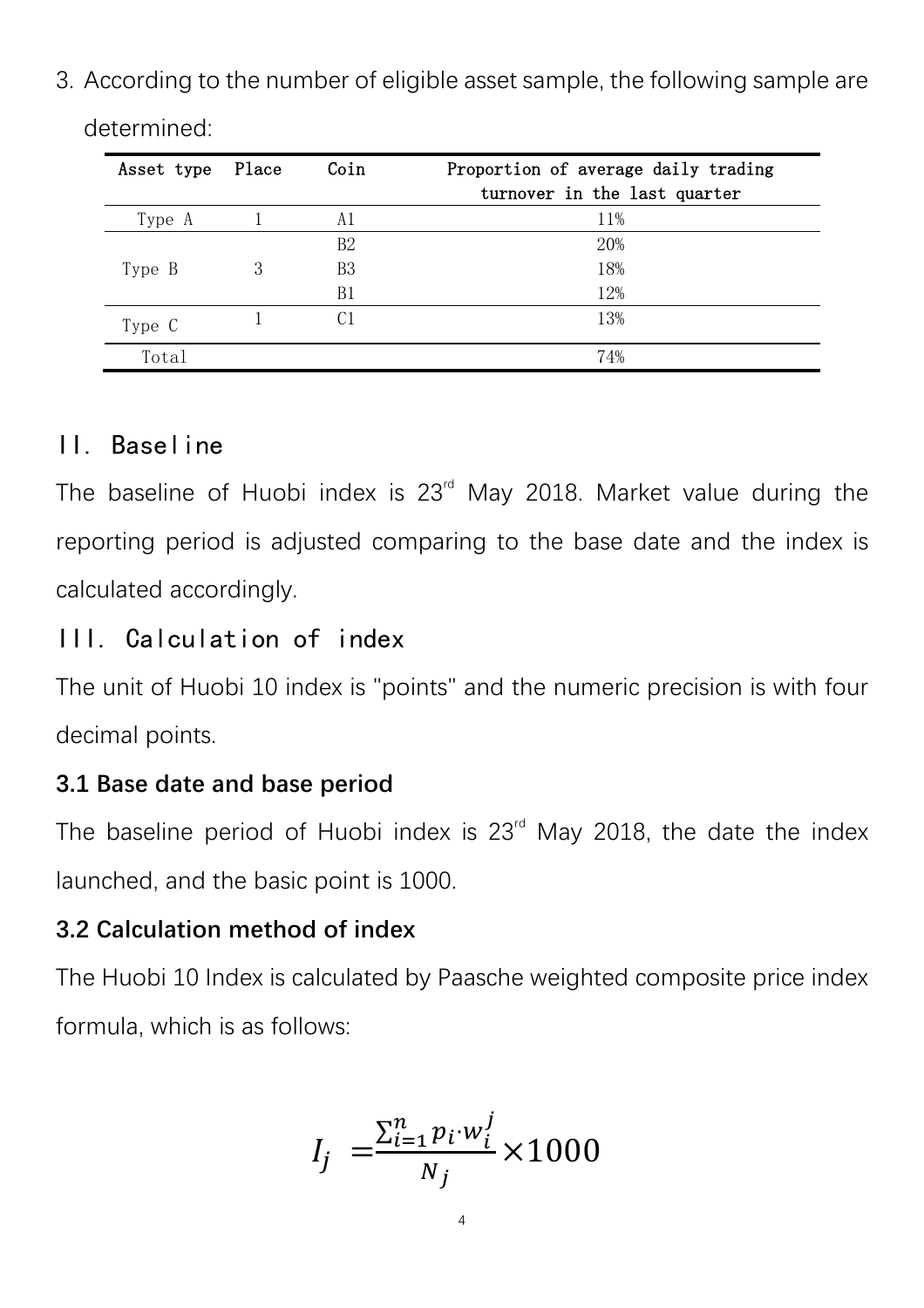$V_i$  is the real time index price of number j period.  $p_i$  is the latest transaction price of the number $i$  coin.  $w_i^j$  is the adjustment coefficient of the number  $\,i$ coin in the *j* period. The adjustment coefficient is calculated in the formula as follows:

Adjustment coefficient  $(w_i^j) = \frac{Average \, daily \, trading \, volume \, of \, the \, number \, i \, coin \, of \, the \, j \, period \, in \, the \, last \, quarter \, and \, the \, j \, period \, in \, the \, last \, quarter \, and \, and \, the \, j \, period \, in \, the \, last \, quarter \, and \, and \, the \, j \, period \, in \, the \, last \, quarter \, and \, and \, the \, grid \, does \, are \, different \, and \, the \, vertical \, total \, total \, total \, total \, vertical \, and \, vertical \, and \, vertical \, and \$  $N_j$  is the standardized divisor of the j period, and in the base period,  $(i =$ 0),  $N_0 = \sum_{i=1}^n p_i \cdot W_i^0$ . (You can refer to chapter IV for the adjustment of NJ after the base period).

#### **3.3 Index real-time calculation**

The transaction price of the Huobi index comes from the Huobi trading system. According to the formula of index calculation, the real-time index is calculated every 15 seconds. The transaction price of each token pair is established according to the following principles:

Prices of ample trading pairs  $(P_i)$  = latest transaction price.

#### IV. Index amendments

To ensure the continuity and comparability of the index, Huobi 10 Indexit will be periodically modified by adjusting the baseline period regularly, and on the first calendar day of each quarter, Huobi Pro will calculate the adjustment coefficient base on the historical transaction data of the previous quarter. In addition, the index will be adjusted in accordance with the exponential adiustment rules if:

1. Huobi 10 Index adds trading pairs.

5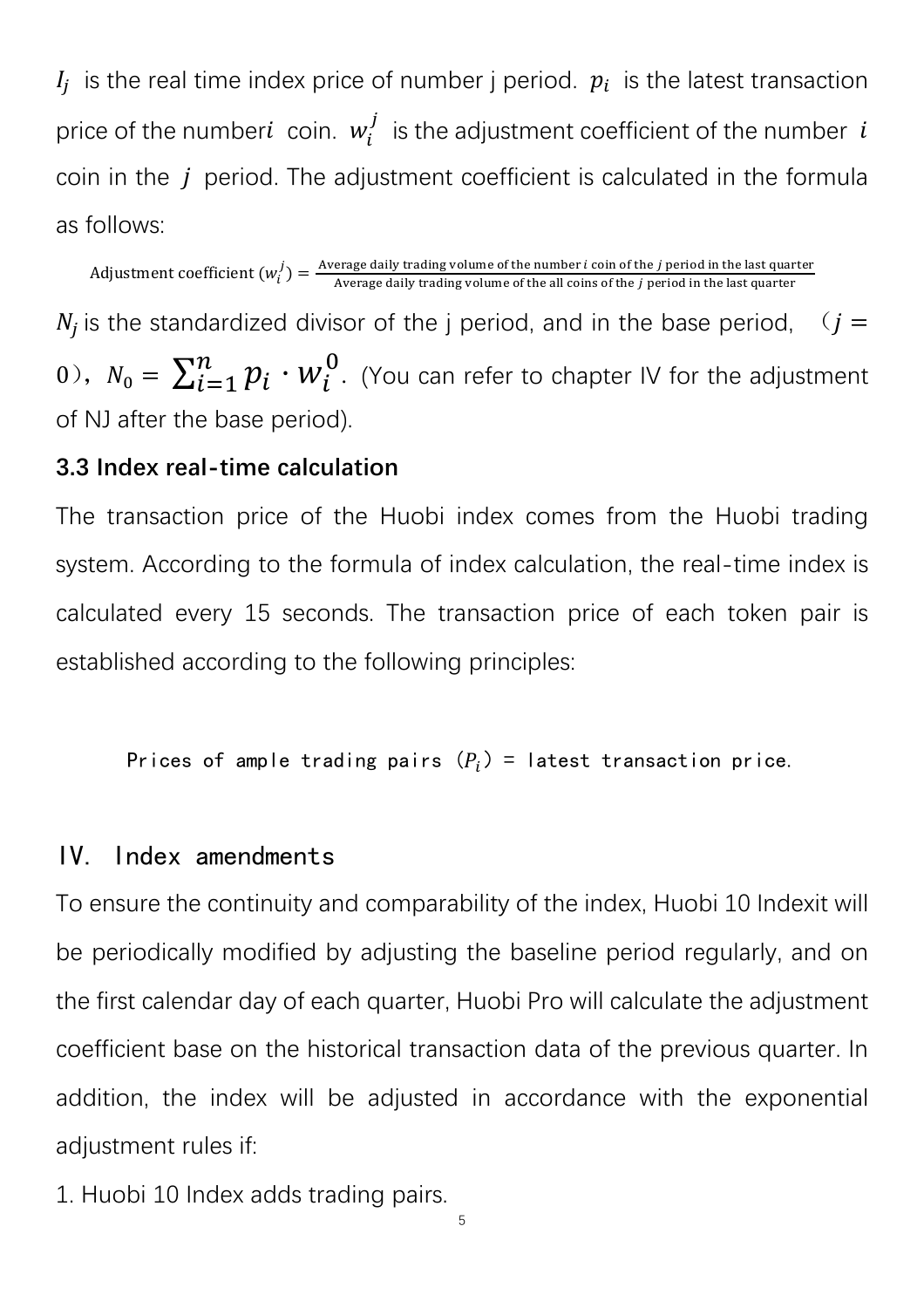2. Huobi 10 Index reduces trading pairs.

3. Trading in the index is suspended in long periods.

4. Other contingencies where adjustments to the index are necessary.

Huobi 10 Index adopts the revised "Divisor Correction Method" to amend the standardized divisor.

Amendment formula:

$$
\frac{\sum_{i=1}^{n} p_i \cdot w_i^j}{N_j} = \frac{\sum_{l=1}^{n} p_l \cdot w_l^{j+1}}{N_{j+1}}
$$

Among them:  $\sum_{i=1}^n p_i \cdot w_i^{j+1}$ is the result of the calculation after adjusting the coins and weights.

### V. Maintenance of sample assets

In order to ensure the Huobi 10 Index accurately indicates the transaction of the relevant blockchain assets in a timely and accurate manner, the sample assets will be monitored regularly in accordance with the following rules:

- The range of sample space is updated at the beginning of each quarter according to the historical transaction data of the last quarter;
- The classification of sample assets has changed and its group will be replaced on the next preset adjustment date;

The assets listed on Huobi pro after the base period are included in the sample size in the next adjustment period.

6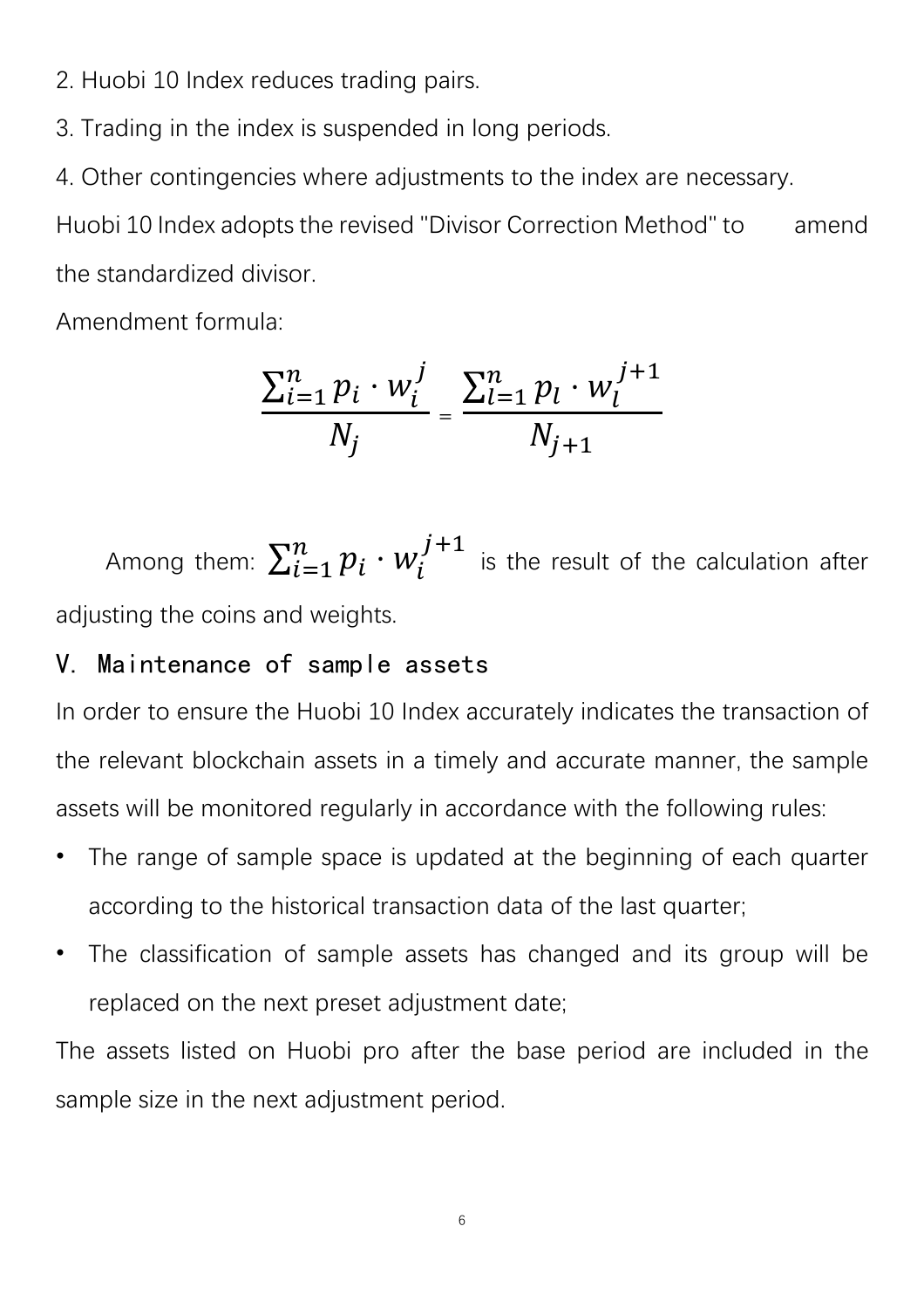# Appendix:

# Criteria for the classification of global blockchain assets

According to the different nature of the block chain assets, the Huobi Blockchain Application Research Institute divides it into four categories: "coin", "platform" "application" and "Utility asset token".

"Coin" refers to an asset developed on the basis of blockchain technology and its main function is only the subject of the transaction, the value of which is mainly reflected through liquidity.

The "platform" coin refers to the development of the underlying technology of the blockchain and supported by the right to use the platform or the right to participate in the platform.

The "application" coin refers to the asset associated with a specific application scenario and supported by a certain right of use, participation or dividend.

The "utility asset token" refers to the actual asset such as gold, dollar and etc.

(I) Coin

Capacity: More than 1,000 varieties;

Function: The "medium of exchange" in the field of blockchain assets;

Market: At presen, Bitcoin owns the highest market value;

Typical products: Bitcoin, Litecoin;

Main index: Number of participating nodes, liquidity.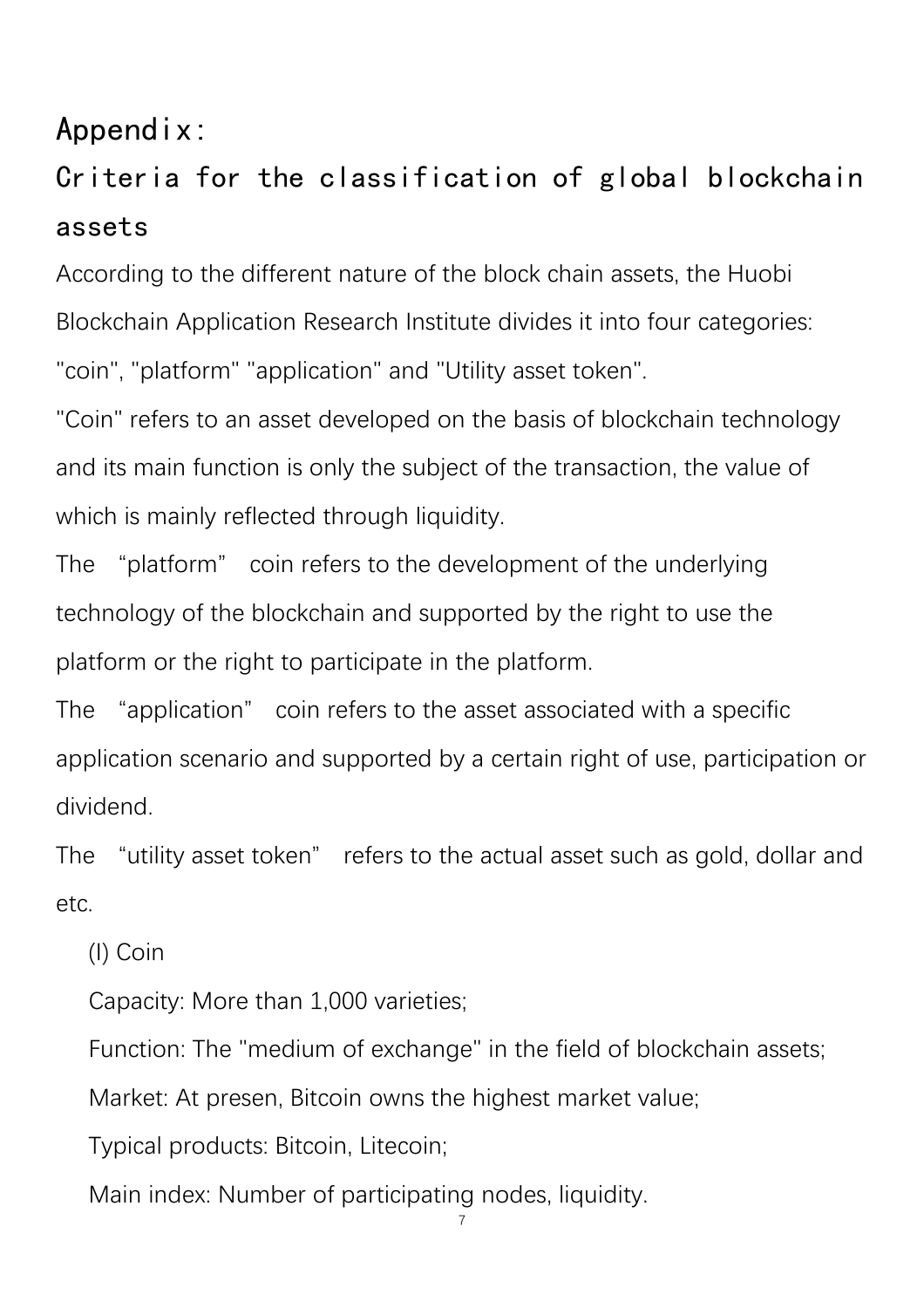(II) Platform.

Capacity: About 10 varieties;

Function: Establish technical platform to provide basic technical support for various application development;

Market: A considerable number of platforms are under development.

Institutional exchange accounts for a certain share in this field. Currently,

Etherem has the largest market value;

Typical products: Ethereum, Fabric, NEO and so on;

Main indicators: Technical indicators, development progress and so on;

(III) Application.

Capacity: About 300 varieties;

Functions: Covers many fields such as finance, supply chain

management, social networking, energy, property right protection, etc.;

Market: The current fastest growing blockchain assets;

Typical product: OMG;

Main indicators: Development progress, number of participating nodes, etc.;

(IV) Utility and physical asset tokens.

Capacity: no more than 10 varieties;

Function: Linking assets such as gold and US dollars is a blockchain mapping of physical assets;

Market: As the definition of laws in various countries is not yet clear, the current market capacity is small, but combined with asset securitization, the prospects are huge;